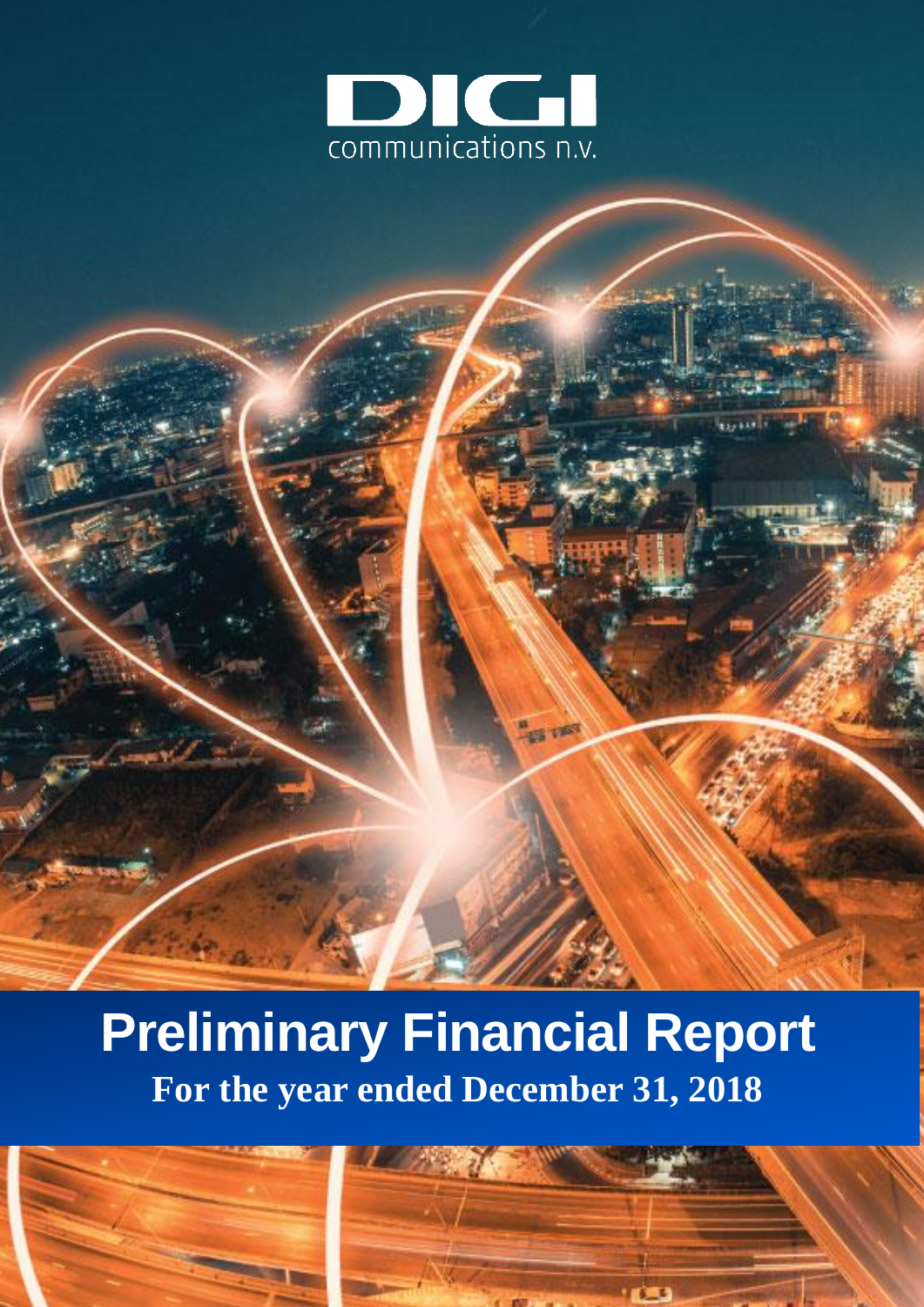

# **Table of Contents**

| <b>PRELIMINARY CONSOLIDATED STATEMENT OF</b> |  |
|----------------------------------------------|--|
| OTHER FINANCIAL AND OPERATING DATA 4         |  |
| <b>PRELIMINARY MANAGEMENT DISCUSSION AND</b> |  |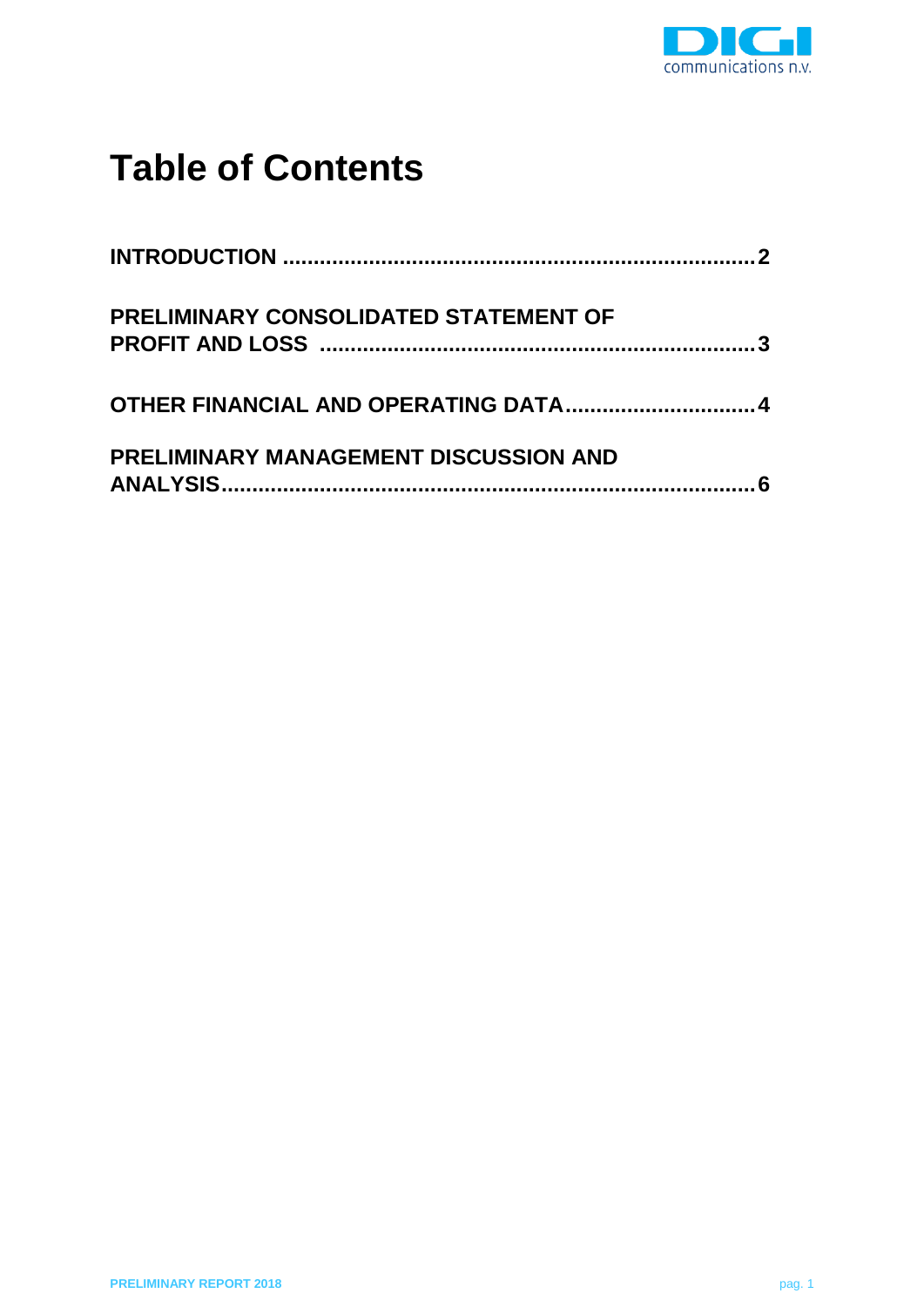# <span id="page-2-0"></span>**INTRODUCTION**

The consolidated financial information included in this Preliminary Financial Report is based on the Digi Communications N.V. ("Digi") Group's Unaudited IFRS Consolidated Financial Statements for the year ended 31 December 2018.

Financial and operational data from this Preliminary Financial Report are estimates. The final Annual Report for the year ended 31 December 2018 will include the final financial and operational data, which may vary by reference to this Preliminary Financial Report. A final Annual Report will be relesead by Digi to the market as per the Financial Calendar announced on BVB.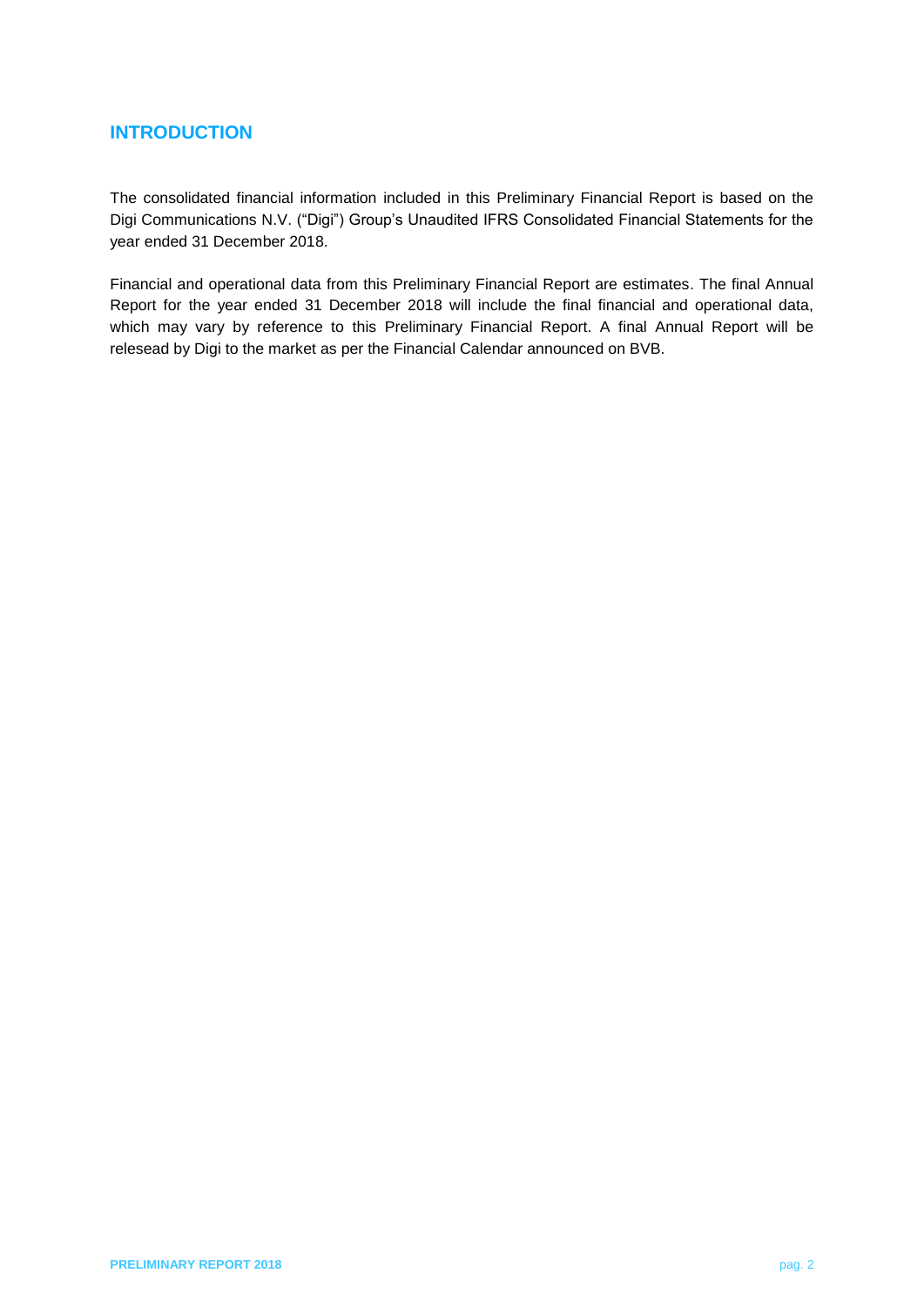### **DIGI COMMUNICATIONS N.V. Preliminary Consolidated Statement of profit or loss for the year ended as at 31 December 2018**

*(all amounts are in thousand EUR, unless specified otherwise)*

<span id="page-3-0"></span>

|                                                  |             | 2017      | 2018      |
|--------------------------------------------------|-------------|-----------|-----------|
|                                                  | <b>Note</b> | Total     | Total     |
|                                                  |             |           |           |
|                                                  |             |           |           |
| Revenues                                         | 1           | 916,551   | 1,038,121 |
| Gain/(loss) from sale of discontinued operations |             |           | (1,070)   |
| Other income                                     | 2           | 2,509     | 8,873     |
| Other expenses                                   | 2           | (2,820)   | (18, 917) |
| Operating expenses                               | 3           | (800,841) | (925,032) |
| <b>Operating profit</b>                          |             | 115,399   | 101,975   |
|                                                  |             |           |           |
| Finance income                                   | 4           | 19,977    | 2,257     |
| Finance expenses                                 | 4           | (55, 903) | (61, 374) |
| <b>Net finance costs</b>                         |             | (35, 926) | (59, 117) |
|                                                  |             |           |           |
| Profit / (loss) before taxation                  |             | 79,473    | 42,858    |
| Income tax                                       |             | (17,442)  | (21, 460) |
| Net profit / (loss)                              |             | 62,031    | 21,398    |

The preliminary consolidated financial statements as at 31 December 2018 have not been audited.

**Serghei Bulgac, CEO**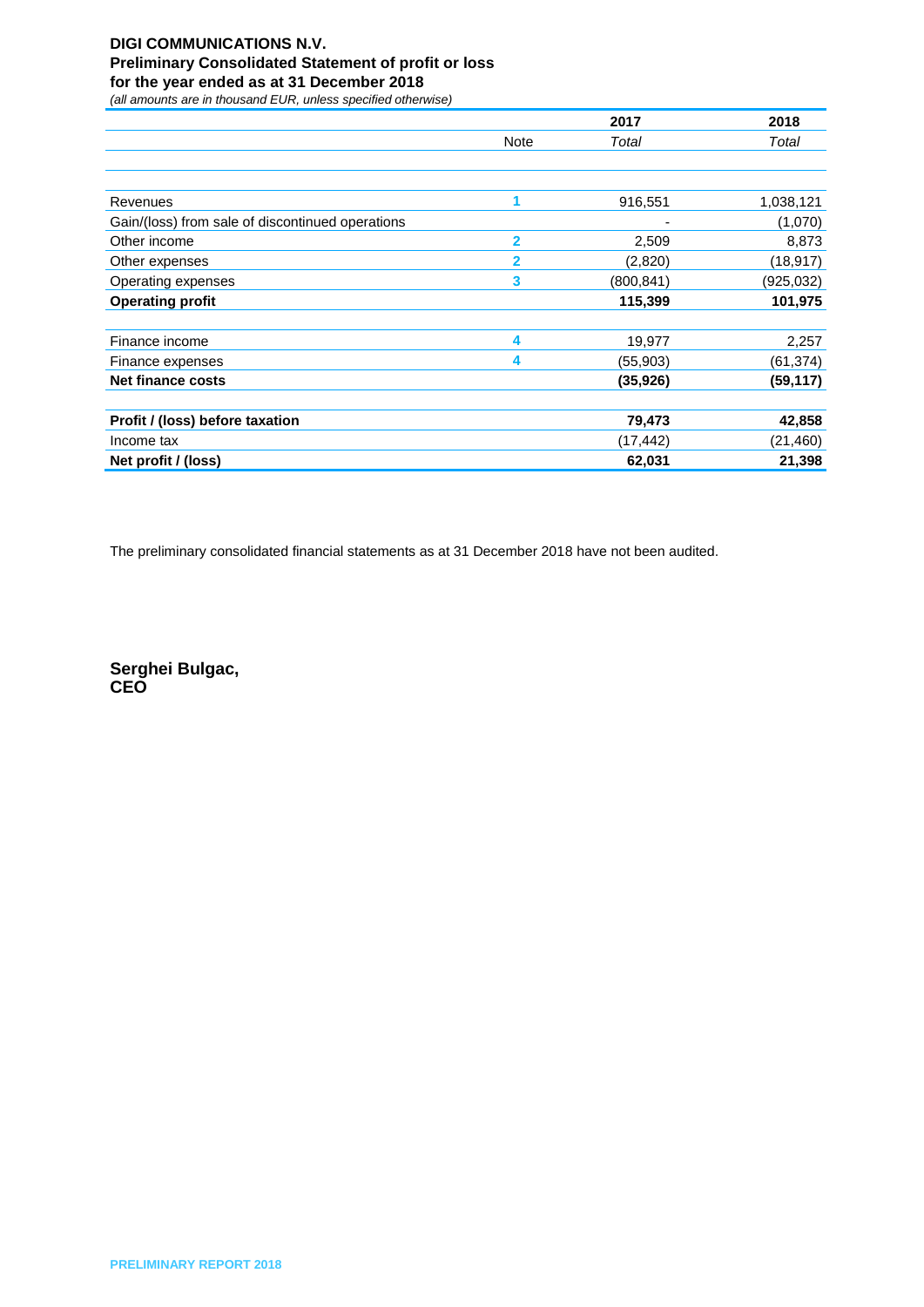

# <span id="page-4-0"></span>**OTHER FINANCIAL AND OPERATING DATA**

The following table shows Selected Financial Data and Ratios based on Digi group's consolidated financial data as at and for the years ended December 31, 2017 and 2018, including Invitel's consolidated EBITDA:

**Selected Financial Data and Ratios (3)**

|                                   | As at and for the year ended<br>December, 31 |                                       |  |  |
|-----------------------------------|----------------------------------------------|---------------------------------------|--|--|
|                                   |                                              |                                       |  |  |
|                                   | 2017                                         | 2018                                  |  |  |
|                                   |                                              | (€ millions, unless otherwise stated) |  |  |
| <b>Adjusted EBITDA</b>            | 287.5                                        | 324.6                                 |  |  |
| <b>Adjusted EBITDA Margin%</b>    | 31.4%                                        | 31.3%                                 |  |  |
| Total consolidated debt(1)        | 779.9                                        | 920.2                                 |  |  |
| Cash and cash equivalents         | 16.1                                         | 13.8                                  |  |  |
| Total consolidated net debt       | 763.8                                        | 906.4                                 |  |  |
| Net Leverage Ratio <sup>(2)</sup> | 2.7x                                         | 2.8x                                  |  |  |
| <b>CAPEX</b>                      | 243.2                                        | 279.3                                 |  |  |

(1) Total debt presented is as per the Senior Notes covenants. It includes interest bearing loans and borrowings (non-current), interest bearing *loans and borrowings (current), derivative financial liabilities, other long term liabilities and excludes accrued interest. (2) Represents the ratio between total net debt and Adjusted EBITDA over a given period, as per the Senior Notes covenants. (3) Unaudited.*

The following table shows our RGUs and monthly ARPU by geographic segment and business line as at and for the years ended December 31, 2017 and 2018, inclunding Invitel's consolidated RGUs and ARPU:

|                                                     | As at and for the three<br>months ended December 31, |        | As at and for the year ended<br>December 31, |        |
|-----------------------------------------------------|------------------------------------------------------|--------|----------------------------------------------|--------|
|                                                     | 2017                                                 | 2018   | 2017                                         | 2018   |
|                                                     | (RGUs: thousands; ARPU:<br>€/period)                 |        | (RGUs: thousands; ARPU:<br>€/period)         |        |
| <b>RGUS/ARPU</b>                                    |                                                      |        |                                              |        |
| Group                                               |                                                      |        |                                              |        |
| <b>RGUs</b>                                         | 13,273                                               | 14,926 | 13,273                                       | 14,926 |
| Romania                                             |                                                      |        |                                              |        |
| Cable TV                                            |                                                      |        |                                              |        |
| <b>RGUs</b>                                         | 3,030                                                | 3,305  | 3,030                                        | 3,305  |
| <b>ARPU</b>                                         | 5.2                                                  | 4.9    | 5.2                                          | 5.0    |
| Fixed internet and data                             |                                                      |        |                                              |        |
| <b>RGUs</b>                                         |                                                      |        |                                              |        |
| Residential                                         | 2,144                                                | 2,370  | 2,144                                        | 2,370  |
| <b>Business</b>                                     | 140                                                  | 158    | 140                                          | 158    |
| ARPU                                                |                                                      |        |                                              |        |
| Residential                                         | 5.0                                                  | 4.7    | 5.0                                          | 4.8    |
| <b>Business</b>                                     | 29.4                                                 | 27.0   | 31.9                                         | 28.0   |
| Mobile telecommunication<br>services <sup>(1)</sup> |                                                      |        |                                              |        |
| <b>RGUs</b>                                         | 3,391                                                | 3,406  | 3,391                                        | 3,406  |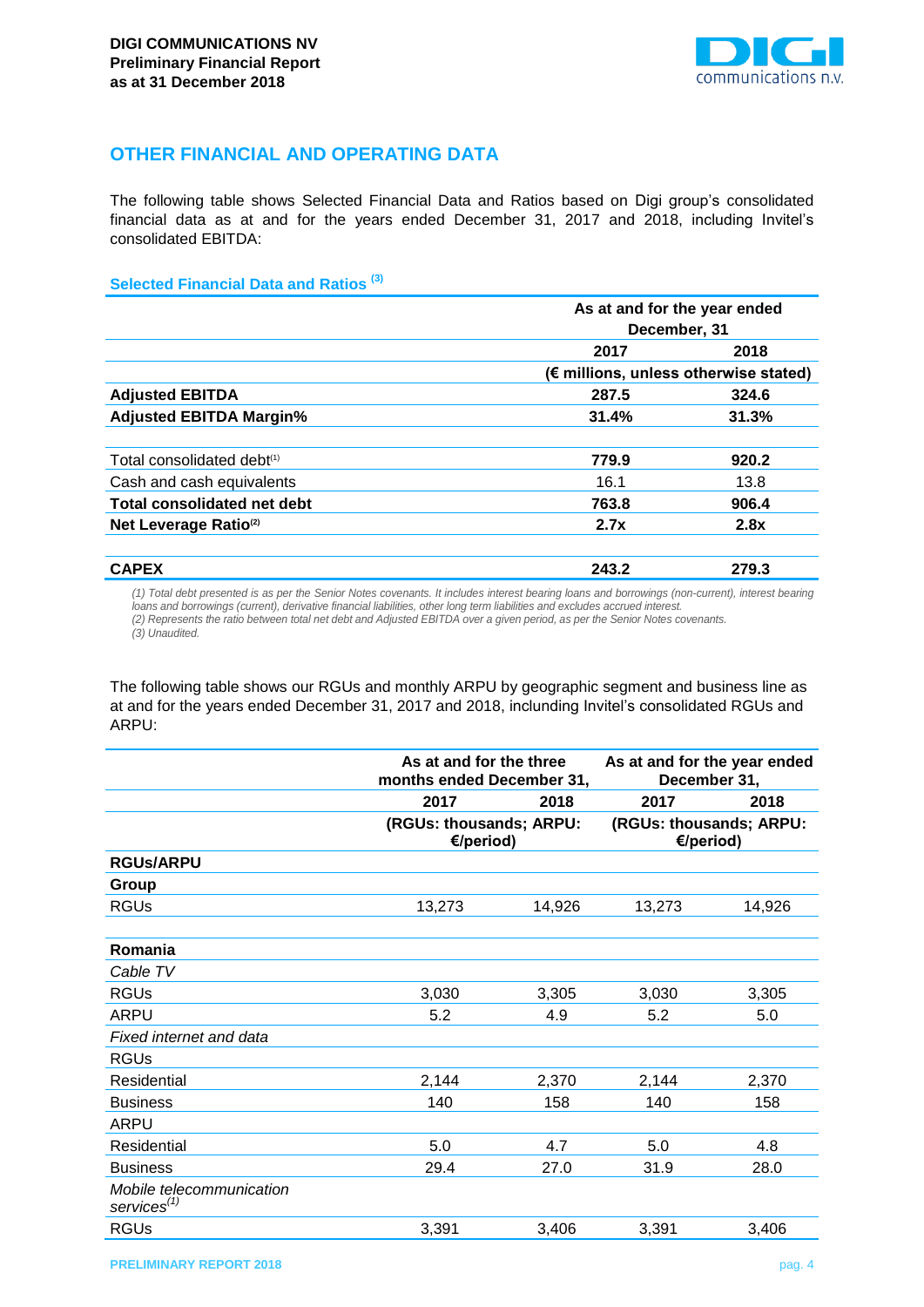|                                                     | As at and for the three<br>months ended December 31, |                | As at and for the year ended<br>December 31, |       |
|-----------------------------------------------------|------------------------------------------------------|----------------|----------------------------------------------|-------|
|                                                     | 2017                                                 | 2018           | 2017                                         | 2018  |
|                                                     | (RGUs: thousands; ARPU:<br>€/period)                 |                | (RGUs: thousands; ARPU:<br>€/period)         |       |
| ARPU                                                | 4.3                                                  | 4.7            | 4.1                                          | 4.4   |
| Fixed-line telephony                                |                                                      |                |                                              |       |
| <b>RGUs</b>                                         |                                                      |                |                                              |       |
| Residential                                         | 1,128                                                | 1,055          | 1,128                                        | 1,055 |
| <b>Business</b>                                     | 132                                                  | 133            | 132                                          | 133   |
| <b>ARPU</b>                                         |                                                      |                |                                              |       |
| Residential                                         | 1.3                                                  | 1.3            | 1.3                                          | 1.3   |
| <b>Business</b>                                     | 3.5                                                  | 3.4            | 3.5                                          | 3.3   |
| <b>DTH</b>                                          |                                                      |                |                                              |       |
| <b>RGUs</b>                                         | 593                                                  | 529            | 593                                          | 529   |
| <b>ARPU</b>                                         | 4.9                                                  | 4.8            | 4.9                                          | 4.8   |
| Hungary <sup>(5)</sup>                              |                                                      |                |                                              |       |
| Cable TV                                            |                                                      |                |                                              |       |
| <b>RGUs</b>                                         | 500                                                  | 689            | 500                                          | 689   |
| <b>ARPU</b>                                         | 8.3                                                  | 8.4            | 8.2                                          | 8.3   |
| Fixed internet and data                             |                                                      |                |                                              |       |
| <b>RGUs</b>                                         | 467                                                  | 747            | 467                                          | 747   |
| <b>ARPU</b>                                         | 7.5                                                  | 7.8            | 7.6                                          | 7.6   |
| Mobile telecommunication<br>services $^{(2) (3)}$   |                                                      |                |                                              |       |
| <b>RGUs</b>                                         | 12                                                   | 15             | 12                                           | 15    |
| <b>ARPU</b>                                         | 6.9                                                  | 5.3            | 7.1                                          | 5.9   |
| Fixed-line telephony                                |                                                      |                |                                              |       |
| <b>RGUs</b>                                         | 379                                                  | 694            | 379                                          | 694   |
| <b>ARPU</b>                                         | 1.2                                                  | 2.8            | 1.4                                          | 2.4   |
| <b>DTH</b>                                          |                                                      |                |                                              |       |
| <b>RGUs</b>                                         | 291                                                  | 276            | 291                                          | 276   |
| <b>ARPU</b>                                         | 9.2                                                  | 9.0            | 9.2                                          | 9.1   |
| <b>Spain</b>                                        |                                                      |                |                                              |       |
| Fixed internet and data                             |                                                      |                |                                              |       |
| <b>RGUs</b>                                         |                                                      | 8              |                                              | 8     |
| <b>ARPU</b>                                         |                                                      | 20.8           |                                              | 20.8  |
| Mobile telecommunication<br>services $(1)$          |                                                      |                |                                              |       |
| <b>RGUs</b>                                         | 896                                                  | 1,343          | 896                                          | 1,343 |
| <b>ARPU</b>                                         | 10.1                                                 | 9.5            | 10.5                                         | 9.4   |
| Fixed-line telephony                                |                                                      |                |                                              |       |
| <b>RGUs</b>                                         | $\overline{\phantom{a}}$                             | $\mathfrak{S}$ | $\overline{\phantom{0}}$                     | 3     |
| <b>ARPU</b>                                         |                                                      | 4.2            |                                              | 4.2   |
| Other $(4)$                                         |                                                      |                |                                              |       |
| Mobile telecommunication<br>services <sup>(1)</sup> |                                                      |                |                                              |       |
| <b>RGUs</b>                                         | 170                                                  | 195            | 170                                          | 195   |
| <b>ARPU</b>                                         | 10.6                                                 | 9.4            | 10.6                                         | 9.6   |

*(1) Includes mobile telephony and mobile internet and data RGUs*

*(2) Includes mobile internet and data services offered as a reseller through the Telenor network under our "Digi" brand.* 

*(3) As an MVNO.* 

*(4) Includes Italy.* 

*(5) For the period ended December 31, 2018, RGUs and ARPUs for Hungary include the consolidated RGUs and ARPUs for Digi Hungary and Invitel.*